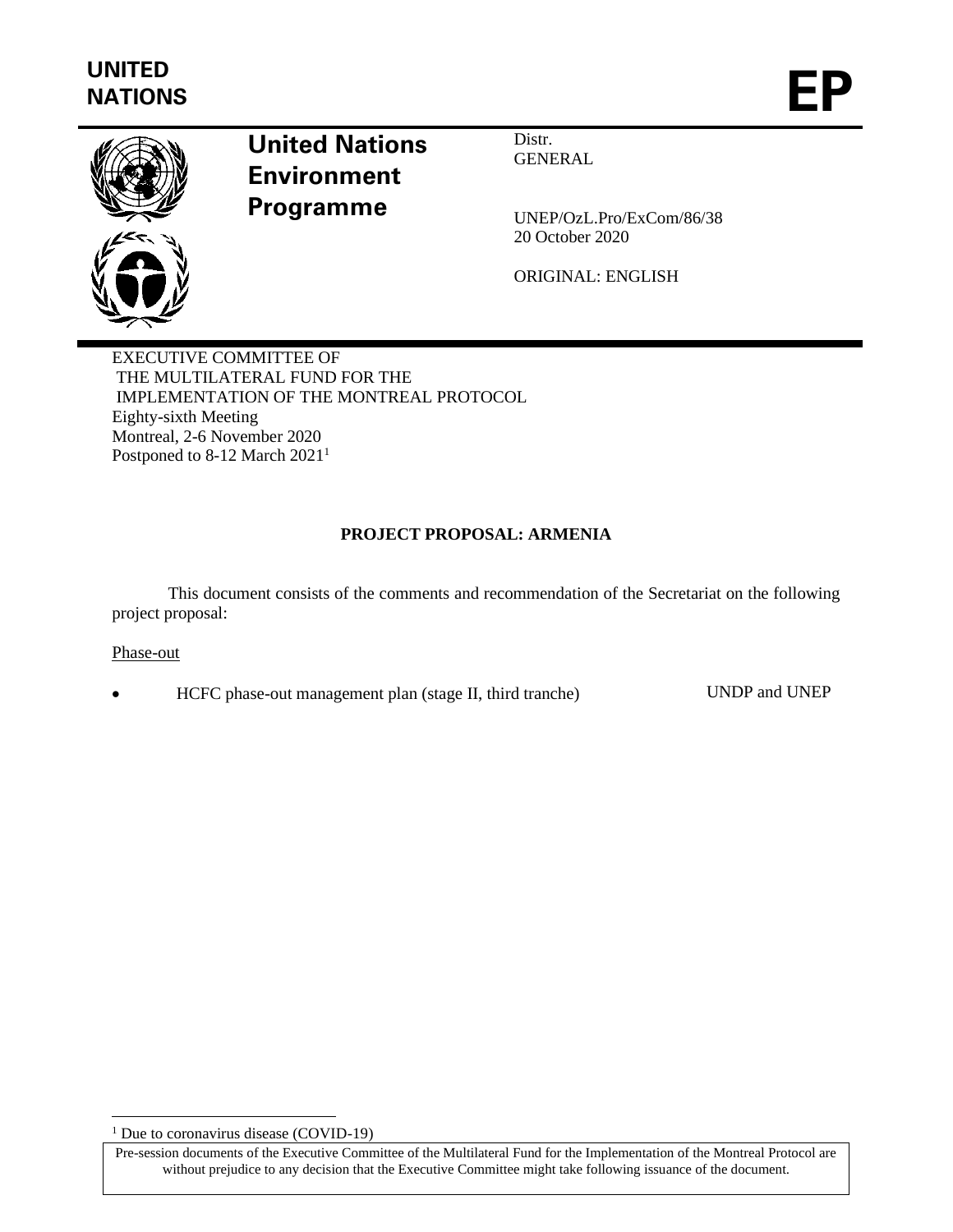# **PROJECT EVALUATION SHEET – MULTI-YEAR PROJECTS**

#### **Armenia**

| (I) PROJECT TITLE              | <b>AGENCY</b>     | <b>MEETING</b><br><b>APPROVED</b> | <b>CONTROL MEASURE</b> |
|--------------------------------|-------------------|-----------------------------------|------------------------|
| HCFC phase-out plan (stage II) | UNDP (lead), UNEP | 77th                              | 35% by 2020            |

**(II) LATEST ARTICLE 7 DATA (Annex C Group l)** Year: 2019 2.22 (ODP tonnes)

| (III) LATEST COUNTRY PROGRAMME SECTORAL DATA (ODP tonnes) |         |               |                  |               |      |         |                  |            | <b>Year: 2019</b>           |
|-----------------------------------------------------------|---------|---------------|------------------|---------------|------|---------|------------------|------------|-----------------------------|
| Chemical                                                  | Aerosol | Foam          | Fire<br>fighting | Refrigeration |      | Solvent | Process<br>agent | Lab<br>use | Total sector<br>consumption |
|                                                           |         | Manufacturing | Servicing        |               |      |         |                  |            |                             |
| HCFC-22                                                   |         |               |                  |               | 2.22 |         |                  |            | 2.22                        |

| (IV) CONSUMPTION DATA (ODP tonnes)                                                    |      |            |      |  |  |  |  |  |
|---------------------------------------------------------------------------------------|------|------------|------|--|--|--|--|--|
| 7.00<br>$2009 - 2010$ baseline:<br>Starting point for sustained aggregate reductions: |      |            |      |  |  |  |  |  |
| <b>CONSUMPTION ELIGIBLE FOR FUNDING (ODP tonnes)</b>                                  |      |            |      |  |  |  |  |  |
| Already approved:                                                                     | 5.49 | Remaining: | 2.34 |  |  |  |  |  |

| (V) BUSINESS PLAN |                            | 2020   |
|-------------------|----------------------------|--------|
| <b>UNEP</b>       | ODS phase-out (ODP tonnes) |        |
|                   | Funding (US \$)            |        |
| <b>UNDP</b>       | ODS phase-out (ODP tonnes) | 0.33   |
|                   | Funding (US \$)            | 23.544 |

| (VI) PROJECT DATA                             |             | 2016          | 2017    | 2018     | $2019*$        | 2020     | <b>Total</b>   |         |
|-----------------------------------------------|-------------|---------------|---------|----------|----------------|----------|----------------|---------|
| Montreal Protocol consumption limits          |             | 6.30          | 6.30    | 6.30     | 6.30           | 4.55     | n/a            |         |
| Maximum allowable consumption (ODP<br>tonnes) |             | 5.04          | 4.20    | 3.92     | 3.64           | 2.34     | n/a            |         |
| Agreed                                        | <b>UNDP</b> | Project costs | 108,000 | $\Omega$ | $\theta$       | $\theta$ | 21,600         | 129,600 |
| funding<br>$(US \$                            |             | Support costs | 9,720   | $\Omega$ | $\theta$       | $\theta$ | 1,944          | 11,664  |
|                                               | <b>UNEP</b> | Project costs | 35,000  | $\Omega$ | 51,400         | $\theta$ | $\theta$       | 86,400  |
|                                               |             | Support costs | 4,550   | $\theta$ | 6,682          | $\Omega$ | $\overline{0}$ | 11,232  |
| Funds approved by<br>$ExCom$ (US $\$ )        |             | Project costs | 143,000 | $\Omega$ | $\overline{0}$ | 51,400   | $\mathbf{0}$   | 194,400 |
|                                               |             | Support costs | 14,270  | $\Omega$ | $\overline{0}$ | 6,682    | $\theta$       | 20,952  |
| Total funds requested for                     |             | Project costs |         |          |                |          | 21,600         | 21,600  |
| approval at this meeting<br>$(US \$           |             | Support costs |         |          |                |          | 1,944          | 1,944   |

\*The second tranche was expected to be submitted in 2018.

|  |  | $\sim$ records<br>comme<br>чон.<br>читан<br>.<br>наг. | approval<br><br>$\sim$ $\sim$<br>. . |
|--|--|-------------------------------------------------------|--------------------------------------|
|--|--|-------------------------------------------------------|--------------------------------------|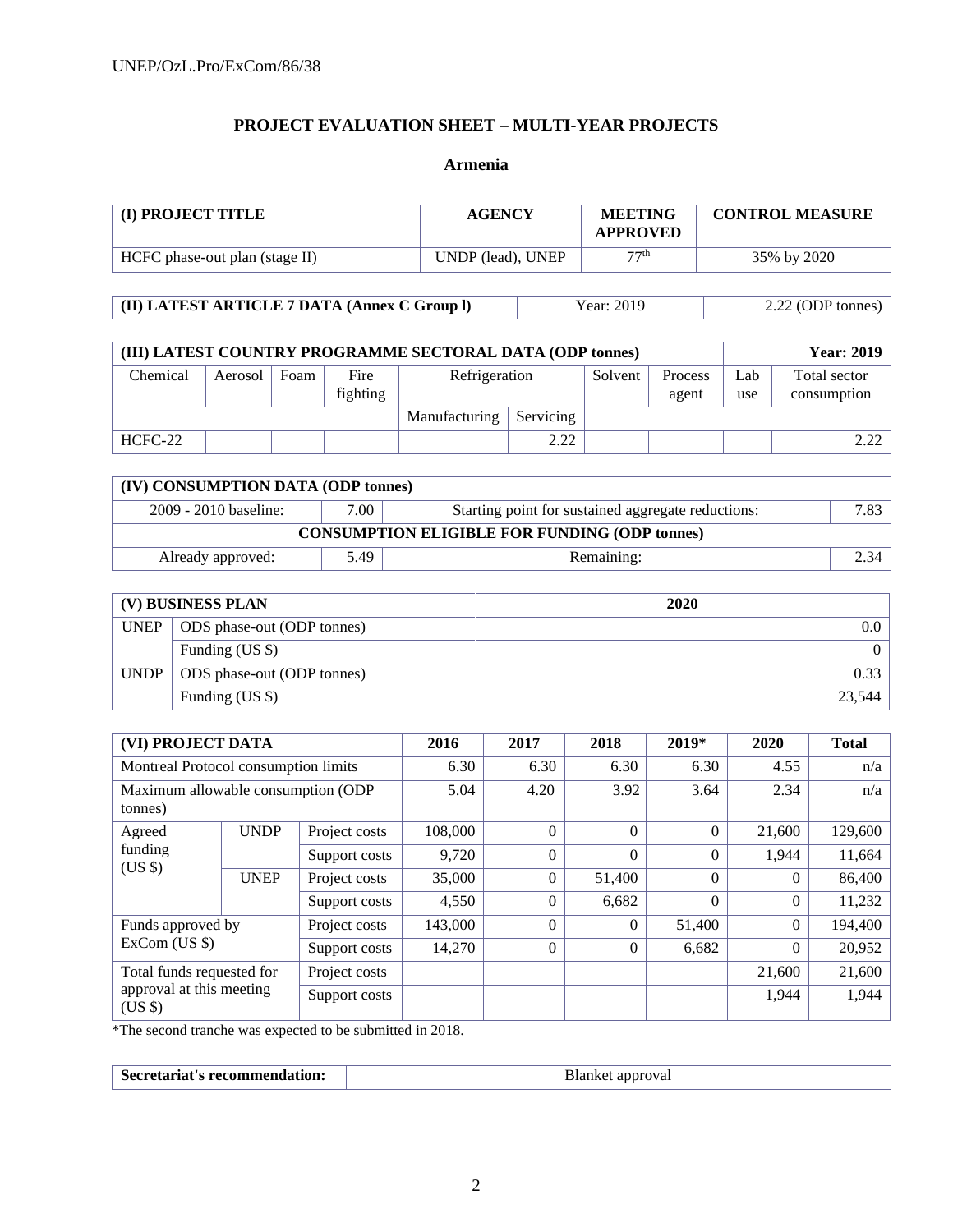# **PROJECT DESCRIPTION**

1. On behalf of the Government of Armenia, UNDP as the lead implementing agency has submitted a request for funding for the third and final tranche of stage II of the HCFC phase-out management plan (HPMP), at the amount of US \$21,600, plus agency support costs of US \$1,944 for UNDP only. <sup>2</sup> The submission includes a progress report on the implementation of the second tranche, the verification report on HCFC consumption for 2018 to 2019 and the tranche implementation plan for 2020 to 2021.

# Report on HCFC consumption

2. The Government of Armenia reported a consumption of 2.22 ODP tonnes of HCFC in 2019, which is 68 per cent below the HCFC baseline for compliance and 39 per cent below the control target set its Agreement with the Executive Committee. The 2015-2019 HCFC consumption is shown in Table 1.

| <b>HCFC</b>               | 2015  | 2016  | 2017  | 2018  | 2019  | <b>Baseline</b> |
|---------------------------|-------|-------|-------|-------|-------|-----------------|
| <b>Metric tonnes</b>      |       |       |       |       |       |                 |
| HCFC-22                   | 42.36 | 11.46 | 17.00 | 42.66 | 40.39 | 126.69          |
| $HCFC-123$                | 0.50  | 0.00  | 0.00  | 0.00  | 0.00  | 0.00            |
| Total (mt)                | 42.86 | 11.46 | 17.00 | 42.66 | 40.39 | 126.69          |
| <b>ODP</b> tonnes         |       |       |       |       |       |                 |
| HCFC-22                   | 2.33  | 0.63  | 0.94  | 2.35  | 2.22  | 7.00            |
| <b>HCFC-123</b>           | 0.01  | 0.00  | 0.00  | 0.00  | 0.00  | 0.00            |
| <b>Total (ODP tonnes)</b> | 2.34  | 0.63  | 0.94  | 2.35  | 2.22  | 7.00            |

**Table 1. HCFC consumption in Armenia (2015-2019 Article 7 data)**

3. The country's decreasing HCFC consumption since 2014 is attributed to the enforcement of the licensing system, activities conducted under the HPMP, particularly the promotion of HCFC alternatives and the recovery and reuse of refrigerants. The economic recession in the country had an impact on the low consumption reported in 2016 and 2017; however, with the economic recovery, consumption increased in 2018. A small quantity of HCFC-123 was imported by the international airport for use in chiller equipment in 2015.

# *Country programme (CP) implementation report*

4. The Government of Armenia initially reported HCFC consumption of 2.31 ODP tonnes for 2018 under the CP implementation report.<sup>3</sup> This was subsequently revised to 2.35 ODP tonnes after cross-checking the customs' data with the importers' data. The HCFC sector consumption data reported under the 2019 CP implementation report is consistent with the data reported under Article 7 of the Montreal Protocol.

# *Verification report*

5. The verification report confirmed that the Government is implementing a licensing and quota system for HCFC imports and exports and that the total consumption of HCFCs reported under Article 7 of the Montreal Protocol for 2018 to 2019 (as shown in Table 1 above) was correct, confirming the country's compliance with the control targets in the Montreal Protocol and in its Agreement with the Executive Committee. The verification concluded that Armenia has an adequate regulatory framework and operational system for granting quotas and providing licenses, which are capable of ensuring the country's compliance with the Montreal Protocol HCFC phase-out schedule.

<sup>&</sup>lt;sup>2</sup> As per the letter of 24 August 2020 from the Ministry of Nature Protection of Armenia to the Secretariat.

<sup>3</sup> Table 1 of document UNEP/OzL.Pro/ExCom/83/20.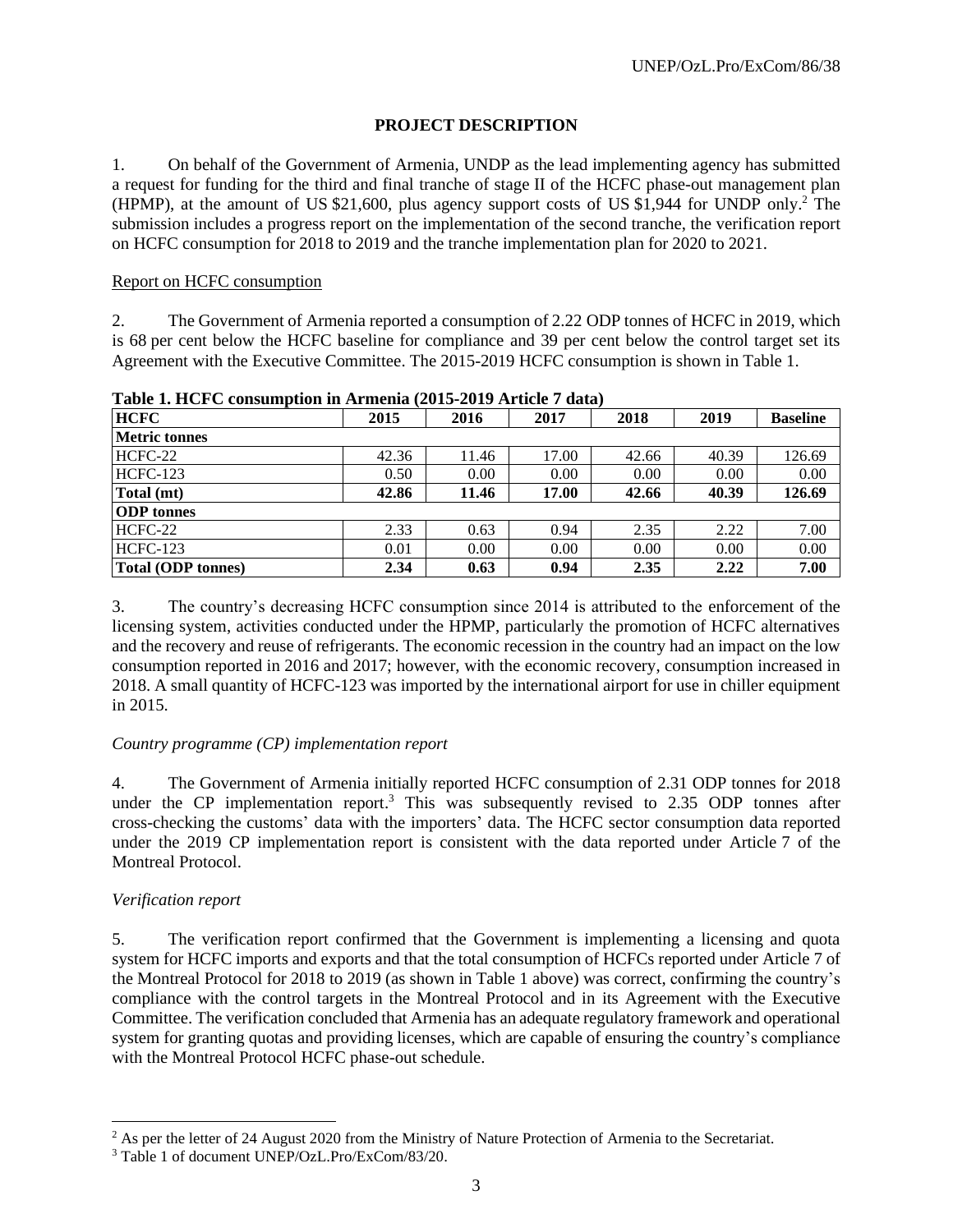## UNEP/OzL.Pro/ExCom/86/38

# Progress report on the implementation of the second tranche of the HPMP

# *Legal framework*

6. The Government of Armenia has established an operational licensing and quota system for the control of import and export of HCFCs and has banned the import of new and used HCFC-based commercial refrigeration equipment, freezers, mobile systems, air-conditioners, chillers and aerosols since 1 January 2015.

7. Stage II of the HPMP focuses on legislation related to the establishment of mandatory equipment log-books, the adoption of safety standards, the upgrading of the training curricula of the technical schools, and public procurement policies. Once the formal education system for refrigeration technicians is fully operational, the certification scheme for refrigeration servicing technicians will be established.

8. Towards the establishment of a legal framework for the safe use of alternative technologies, the national ozone unit (NOU) coordinated with the national standardization body of Armenia the adoption of safety standard EN371; the adoption of parts III and IV of the standard were given priority and enacted on 16 September 2019, asthey deal directly with personal protection, installation sites, operation, maintenance, repair and recovery; parts I and II are expected to be enacted by the end of 2020.

9. Armenia ratified the Kigali Amendment in May 2019. The relevant legislation has been amended to include HFCs in the licensing system.

## *Refrigeration servicing sector*

- 10. The following activities were undertaken:
	- (a) A team of legal experts developed the procedure for import and export of ODS and ODS-containing products to non-member states of the Eurasian Economic Union (EEU) and a permit for transportation of ODS and ODS-containing products, the law for duties was amended to introduce a state duty for HCFC import, and the draft legal act has been submitted for intergovernmental approval; the tax code for HCFCs was also drafted and submitted for consideration within the Ministry of Nature Protection;
	- (b) One stakeholder consultation was conducted to discuss the progress in the implementation of the HPMP, an electronic licensing (E-licensing) system and the incorporation of the Harmonized System codes; and equipment log-books were developed and introduced to technicians for pilot testing;
	- (c) The E-licensing system for the control of ODS import and export has been developed and was piloted in 2019; a legal consultant was employed to develop regulatory support for the introduction of the E-licensing system, and is being incorporated into the "One Stop, One Window" Government platform;
	- (d) A working group was initiated to incorporate the prevention of ODS illegal trade into the curriculum of the customs training course; the content of the course is being developed; and training of 40 customs officers on the new regulations has been deferred to the third tranche;
	- (e) Training of five trainers of vocational schools has been completed and training of 95 technicians has been scheduled between October and December 2020. Refrigeration technicians who received training and recovery and recycling (R&R) equipment agreed to submit quarterly reports on quantities of recovered ODS. A monitoring report is prepared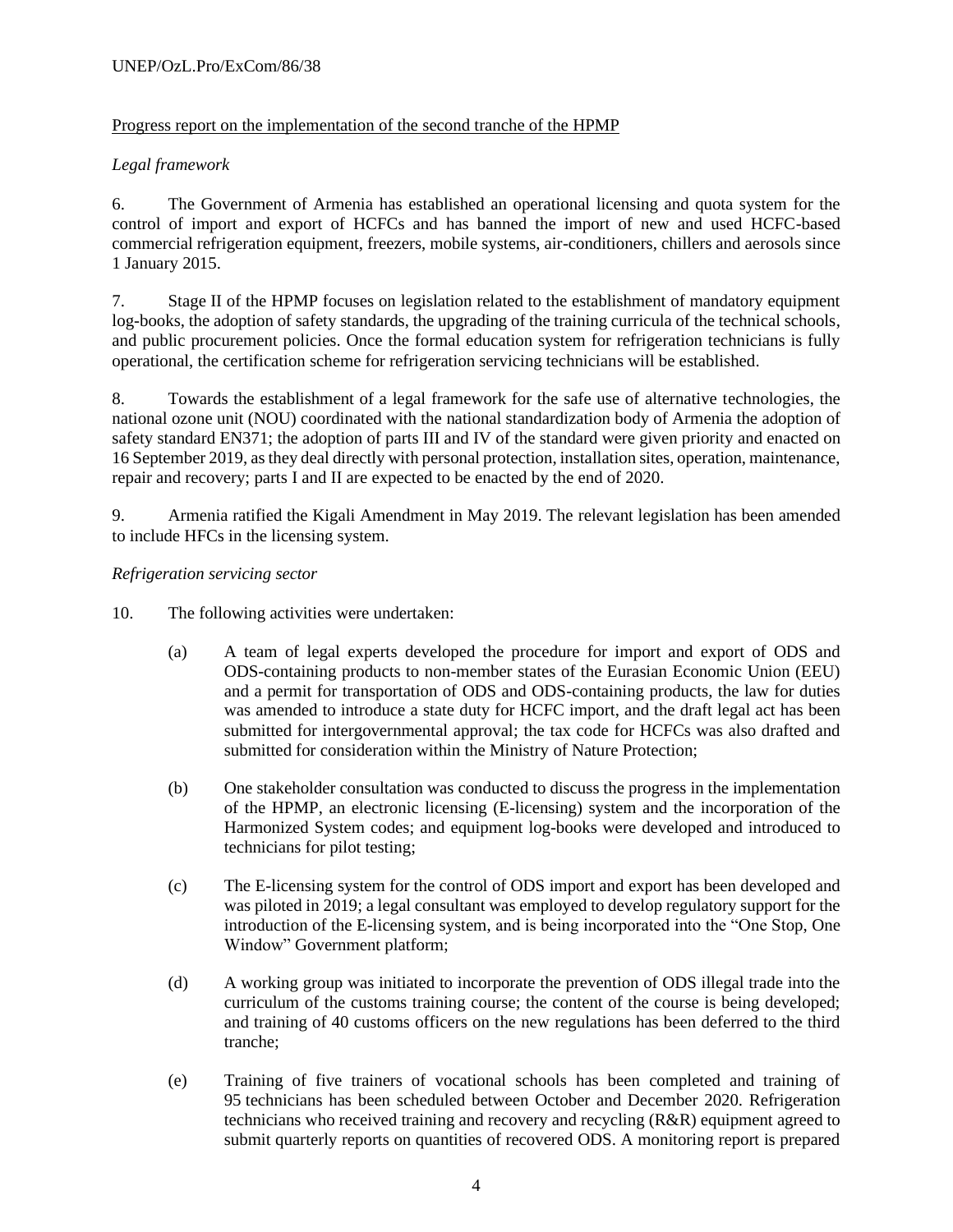regularly and progress is reviewed. Between January 2019 and June 2020, 4.85 mt of refrigerants was recovered, and 4.51 mt was reused;

- (f) Additional 15 sets of servicing tools have been distributed to enable technicians to use good servicing practices and undertake refrigerant recovery and reuse; and
- (g) Educational standards for the "Refrigeration Systems" specialty and the qualifications for "Refrigeration Systems Technicians" were finalized to be included in the higher education system as per the agreement with the Ministry of Education.

#### *Project implementation and monitoring*

11. The NOU monitors the implementation of activities under the HPMP. A consultant was employed to assist in monitoring. A total of US \$2,400 has been allocated for the cost of consultant for both the second and third tranches.

#### Level of fund disbursement

12. As of August 2020, of the US \$194,400 approved so far, US \$151,816 had been disbursed (US \$105,316 for UNDP and US \$46,500 for UNEP), as shown in Table 2. The balance of US \$42,584 will be disbursed in 2020-2021.

|                           |          | <b>First tranche</b> |          | <b>Second tranche</b> | <b>Total approved</b> |                  |  |
|---------------------------|----------|----------------------|----------|-----------------------|-----------------------|------------------|--|
| Agency                    | Approved | <b>Disbursed</b>     | Approved | <b>Disbursed</b>      | Approved              | <b>Disbursed</b> |  |
| <b>UNDP</b>               | 108,000  | 105.316              |          |                       | 108,000               | 105,316          |  |
| <b>UNEP</b>               | 35,000   | 35,000               | 51,400   | 11,500                | 86,400                | 46,500           |  |
| <b>Total</b>              | 143.000  | 140.316              | 51,400   | 1.500                 | 194.400               | 151,816          |  |
| Disbursement rate $(\% )$ | 98       |                      |          | 22                    | 78                    |                  |  |

#### **Table 2. Financial report of stage II of the HPMP for Armenia (US \$)**

Implementation plan for the third and final tranche of the HPMP

13. The following activities will be implemented between November 2020 and December 2021:

- (a) Purchasing four ODS multi-gas analyzers for critical entry points (central, northern, and southern borders) to better control and prevent the illegal trade of refrigerants (UNDP) (US \$21,000);
- (b) Continuing the integration of the E-licensing system with the Government platform, and amendment to the support legislation (UNEP) (US \$3,500 from the second tranche);
- (c) Updating customs training materials and customs codes to strengthen capacity in the prevention of illegal trade; and training of 60 customs officers on new customs codes and skills to prevent illegal trade (UNEP) (US \$12,000 from the second tranche);
- (d) Training of 100 servicing technicians in good servicing practices, refrigerant containment, ODS alternatives and safety measures (UNEP) (US \$22,000 from the second tranche tranche);
- (e) Monitoring the implementation of the refrigerant recovery and reuse programme and the proper use of R&R tools distributed to technicians (UNDP) (US \$2,684 from the first tranche);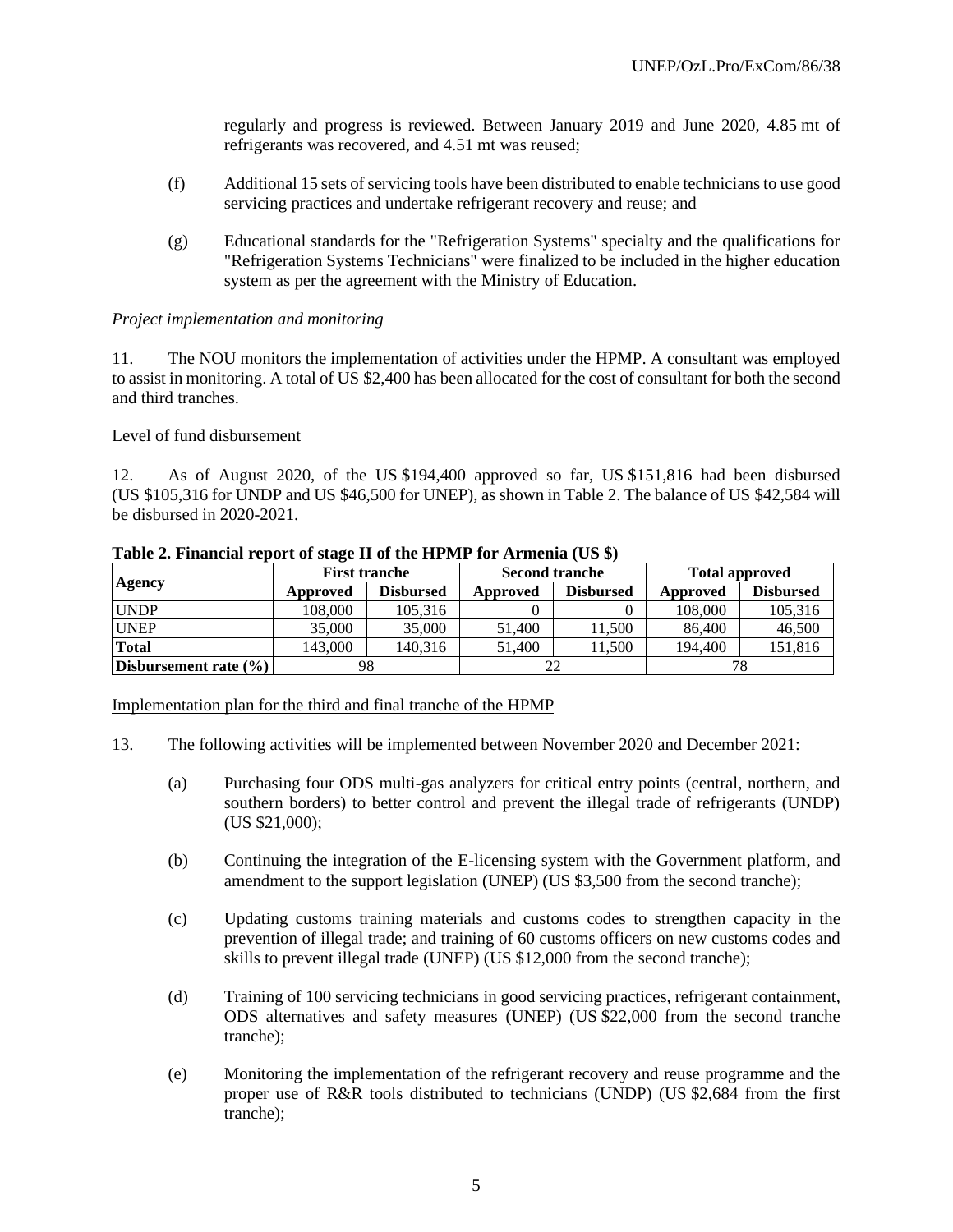- (f) Recruiting a national expert to initiate a gender-related study on women' participation in the implementation of the Montreal Protocol's obligations; the study will collect information, define priority actions for gender mainstreaming and develop an action-plan outline (UNDP) (US \$600); and
- (g) Project implementation, monitoring and reporting (UNEP) (US \$2,400 from the second tranche) to be allocated for staff and consultant.

# **SECRETARIAT'S COMMENTS AND RECOMMENDATION**

# **COMMENTS**

# Progress report on the implementation of the second tranche of the HPMP

# *Legal framework*

14. The Government of Armenia has already issued HCFC import quotas for 2020 at 2.34 ODP tonnes, which is lower than the control targets in the Montreal Protocol and in accordance with the Agreement with the Executive Committee.

# *Refrigeration servicing sector*

15. The implementation of the third tranche is progressing; however, some activities had been delayed due to the constraints imposed by the COVID-19 pandemic. The Secretariat inquired about the delay in the customs training. UNEP explained that the training of customs officers was deferred to the third tranche in order to incorporate the recently completed E-licensing system into the training. With regard to the delay in training technicians, UNDP explained that it has now been scheduled to be completed by the end of 2020. UNDP further informed that stage III is planned to be submitted to the  $87<sup>th</sup>$  meeting.

## Completion of stage II

16. UNDP has confirmed that stage II for Armenia will be completed on 31 December 2021 as established in paragraph 14 of the Agreement.

# Gender policy implementation

17. In line with decision 84/92(d),<sup>4</sup> the third tranche of stage II of the HPMP plans to introduce a gender-related study on women's participation in the implementation of the Montreal Protocol's obligations in Armenia at different levels including the servicing industry, management of servicing companies or organizations depending on the cooling technology (e.g., hotels, food processing, agriculture, wine-making, retail sectors), civil society organizations, training institutions, and at the decision-making and policy-setting level. This study will be carried out during the implementation of the third tranche to provide a basis for further defining priority actions for stage III.

## Sustainability of the HCFC phase-out

18. The NOU has been working in collaboration with the Ministry of Education and Science to further incorporate the course on the prevention of illegal ODS trade into the curriculum of the higher education institutions. So far in 2020, a working group has been formed and a training course curriculum is being

<sup>4</sup> Decision 84/92(d) requested bilateral and implementing agencies to apply the operational policy on gender mainstreaming throughout the project cycle.